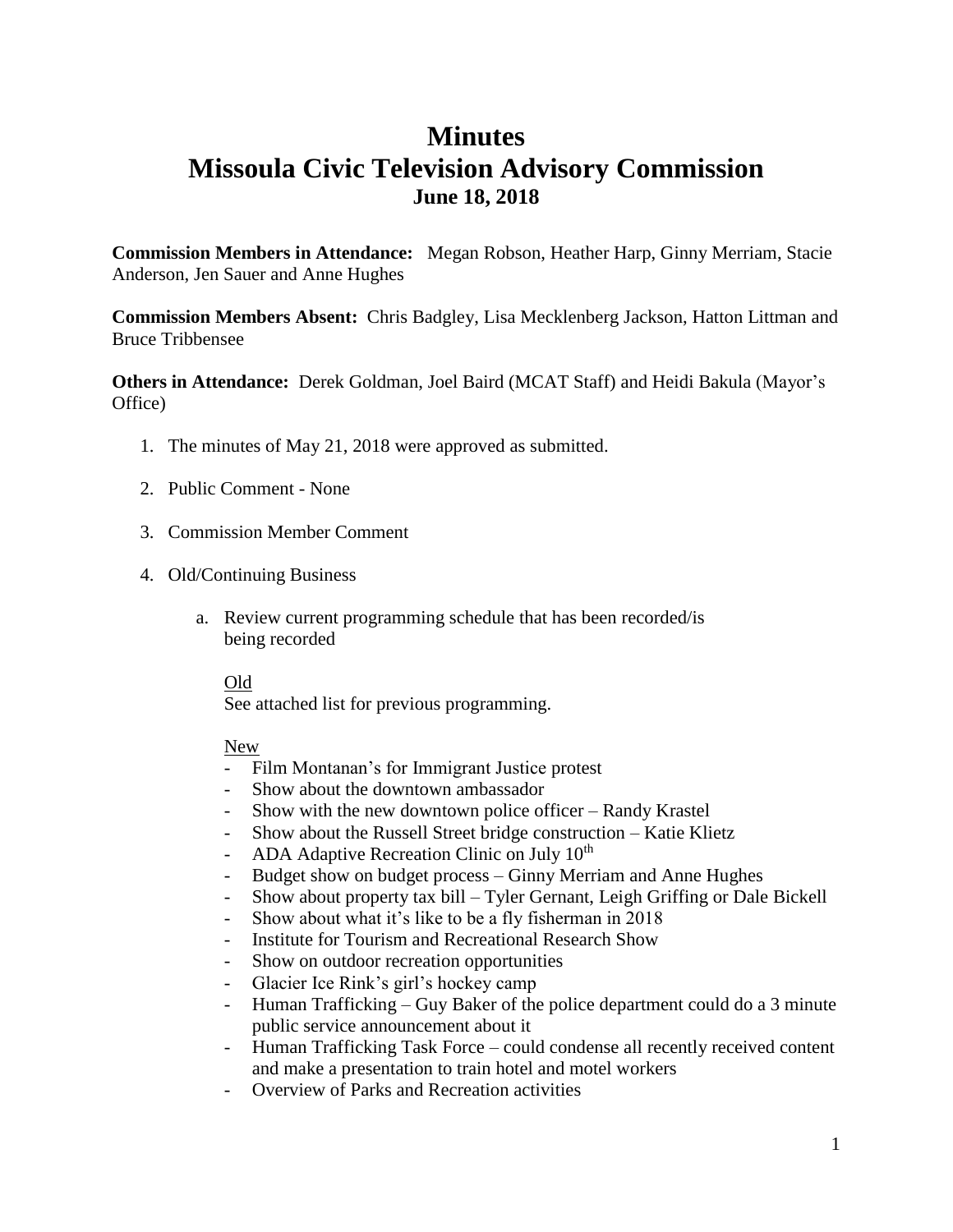- Show about Fort Missoula Regional Park
- Ride the bike trail and do a show about it
- Show about Van Buren roundabout
- 5. New Business
- 6. Set agenda for next meeting

Respectfully submitted, Heidi Bakula, Executive Assistant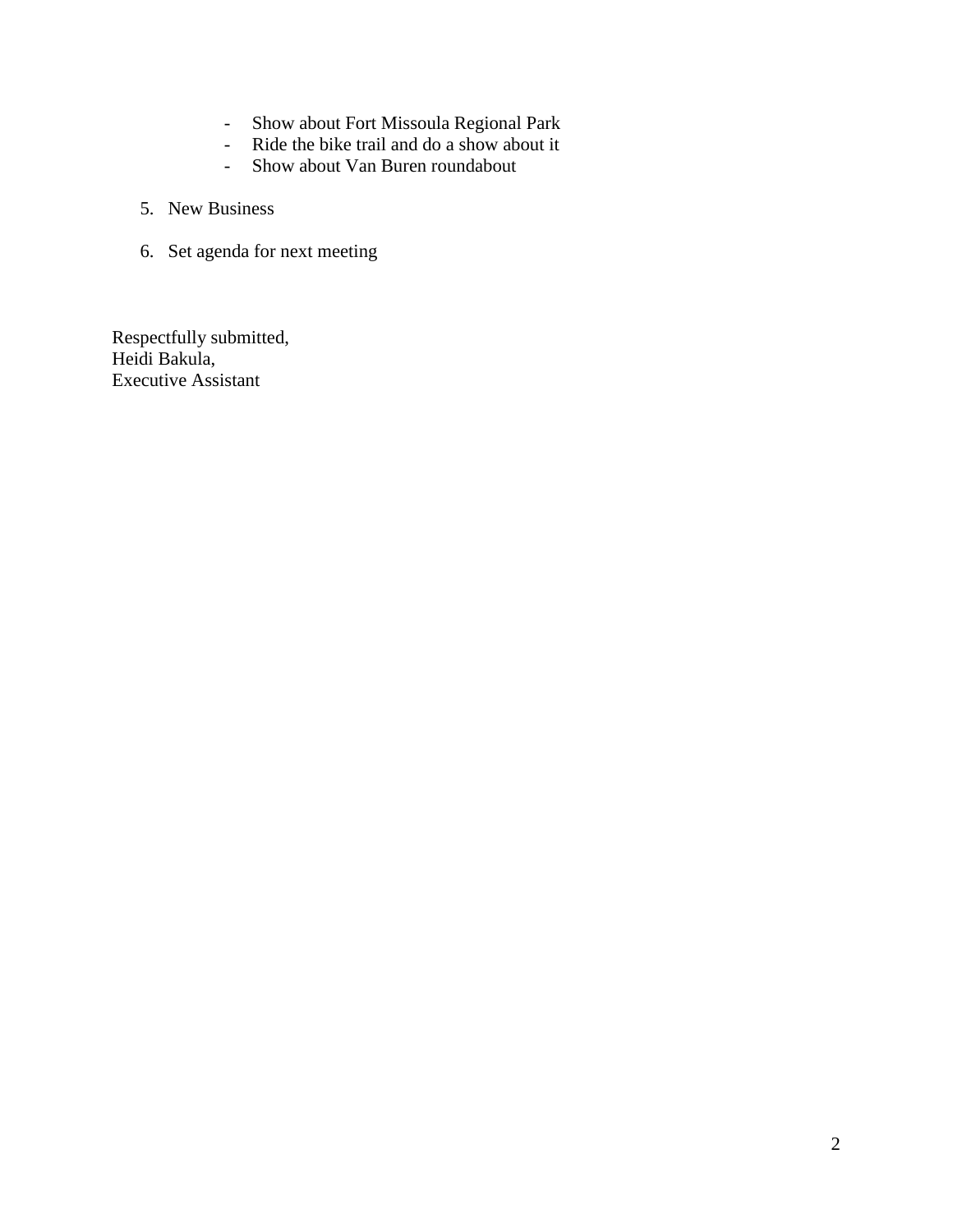

Follow Up From May 21,

# **2018 MCTAC Meeting**

Researched Industrial Time Lapse Camera for Library Construction (Super cheap option= Brinno BCC200 \$309.00) Honore (library director) says Dick Anderson Construction is going to do that (the contact is Steve Miller & Honore supplied an email). Also talked with outfit in Boise with a system that can boost public engagement n the construction excitement but costs \$4k for 4k plus! But for instance, this system can build a recent time-lapse for each visitor

A Tour of Magazine Style Program on MCPS UM Global Leadership Initiative (Hatton will provide detailsshe is on summer schedule )

August Open House and both Franklin and Lowell Schools (Hatton will provide detail-she is on summer schedule)

Tour of Development Park and Amphitheater in Bonner Milltown (waiting to hear from "Contact Us" section of the website-who knows someone real and involved with this?)

Booth at Western MT Fair for visibility (asking all the partners at the new library if they want to share a booth)

Summary Communication Plans from City & County to form an element of The Cable Television Community Needs Assessment. (Ginny will work on something for Sue Buske)

Unseen Missoula Tours (finally yes but Linda McCarthy does not want the video to inclusive of the entire tour--she wants to keep the public appetite for in-person tours)

I asked Linda McCarthy about doing a tour of downtown highlighting what Downtown Ambassadors do-haven't heard back.

Show about traffic delays, include Russell Street reconstruction (talked to Katie Klietz yes -- end of June?)

Tour of SPLASH week of June 25th with Eric Seagrave

Tour of Animal Control with Jeff Darrah (waiting to hear)

Becky Goodrich (parks communications director) suggested making a short local video about the importance of learning how to swim--maybe set in Currents.